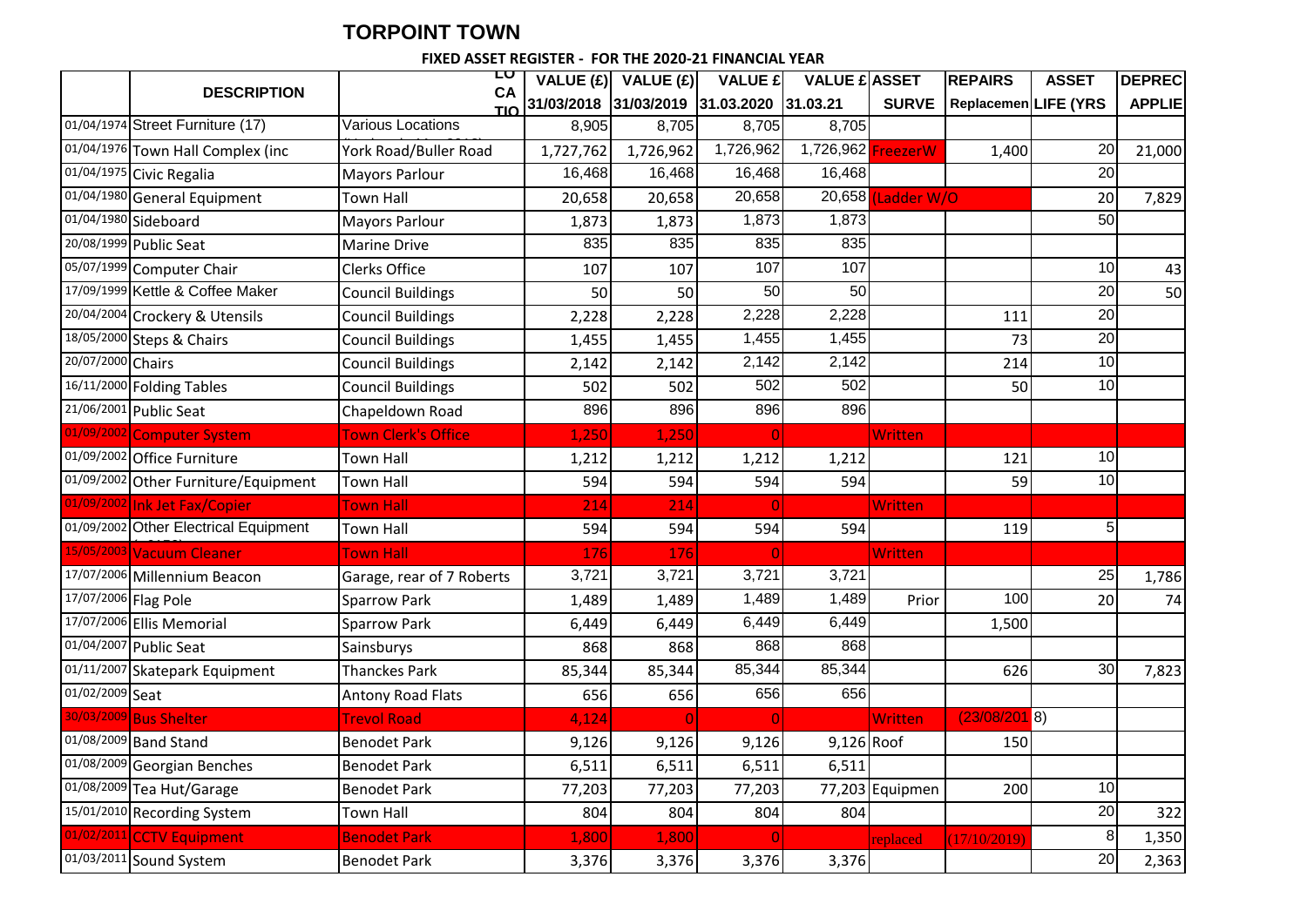| 01/04/2011 Grit Bin |                                           | Cedar Drive                  | 136   | 136   | 136          | 136                |                   |     | 20             | 48    |
|---------------------|-------------------------------------------|------------------------------|-------|-------|--------------|--------------------|-------------------|-----|----------------|-------|
|                     | 15/05/2011 Cycle Stands                   | Sparrow Park                 | 151   | 151   | 151          | 151                |                   |     | 30             | 35    |
|                     | 31/12/2011 Tables/Chairs/Cutlery          | <b>Town Hall</b>             | 2,150 | 2,150 | 2,150        | 2,150              |                   |     |                |       |
|                     | 06/06/2012 Disabled Access Lift           | <b>Council Chambers (not</b> | 3,000 | 3,000 | 3,000        | 3,000              |                   |     |                |       |
|                     | 01/11/2012 Cones and Signage              | <b>Town Hall</b>             | 768   | 768   | 768          | 768                |                   |     |                | 461   |
|                     | 17/09/2013 Scaffold Tower                 | Garage, rear of 7 Roberts    | 412   | 412   | 412          |                    | 412 Security      |     | 15             | 137   |
|                     | 14/10/2013 Memorial Bench                 | Marine Drive                 | 692   | 692   | 692          | 692                |                   |     |                |       |
|                     | 19/03/2014 Memorial Bench                 | Torpoint Athletic FC, The    | 784   | 784   | 784          | 784                |                   |     |                |       |
|                     | 08/05/2014 Leaf Blower                    | <b>Benodet Park</b>          | 80    | 80    | 80           |                    | $0 _{\text{W/O}}$ |     | $\overline{5}$ | 64    |
|                     | 18/08/2014 Memorial Bench                 | Marine Drive                 | 756   | 756   | 756          | 756                |                   |     |                |       |
|                     | 16/09/2014 Computer Equipment/Server      | Town Clerk's                 | 1,171 | 1,171 | 1171         | 1171               |                   |     | 5              | 1,025 |
|                     | 15/10/2014 Sam Basset Memorial Bench      | <b>Sparrow Park</b>          | 750   | 750   | 750          | 750                |                   |     |                |       |
|                     | 04/12/2014 Memorial Bench                 | Chapeldown Road              | 804   | 804   | 804          | 804                |                   |     |                |       |
|                     | 16/02/2015 Memorial Bench                 | Chapeldown Road              | 750   | 750   | 750          | 750                |                   |     |                |       |
|                     | 10/03/2015 Litter Bins (2)                | <b>Benodet Park</b>          | 437   | 437   | 437          | 437                |                   |     |                | 215   |
|                     | 23/04/2015 CCTV Camera                    | <b>Benodet Park</b>          | 1,910 | 1,910 | 1910         | 1910               |                   |     | 10             | 573   |
|                     | 15/07/2015 Makita Combi Drill in Case     | <b>Benodet Park</b>          | 131   | 131   | 131          | 131                |                   |     | 10             | 39    |
|                     | 20/08/2015 Diplay Boards & Carry bags     | <b>Council Buildings</b>     | 245   | 245   | 245          | 245                |                   |     | 20             | 37    |
|                     | 31/08/2015 Pull Up Banners (2)            | <b>Council Buildings</b>     | 200   | 200   | 200          | 200                |                   |     |                |       |
|                     | 22/09/2015 Vacuum Cleaner                 | <b>Council Buildings</b>     | 210   | 210   | 210          | 210                |                   |     | 5              | 126   |
|                     | 22/09/2015 Defibrillator with CPR Advisor | Clifford Motors, Antony      | 1,149 | 1,149 | 1149         |                    | 1149 Pad repl.    | 650 |                |       |
|                     | 01/10/2015 Back up system for TC's        | Town Clerk's office          | 250   | 250   | 250          | 250                |                   |     | 4              | 188   |
|                     | $12/11/2015$ Chillers/Refrigerators (2)   | Council Buildings - Kitchen  | 1,100 | 1,100 | 1100         | 1100               |                   |     | 10             | 330   |
|                     | 08/01/2016 Laptop (for use in Committee   | TC's office                  | 580   | 580   | 580          | 580                |                   |     | Δ              | 435   |
|                     | 08/01/2016 Projector & Screen for         | Committee Room               | 1,800 | 1,800 | 1800         | 1800               |                   | 100 | 6              | 600   |
|                     | 01/02/2016 Memorial Bench                 | Chapeldown Road              | 751   | 751   | 751          | 751                |                   |     |                |       |
|                     | 18/04/2016 Lawn Mower                     | <b>Benodet Park</b>          | 288   | 288   |              | <b>WRITTEN OFF</b> |                   | 45  | 6 <sup>1</sup> | 216   |
|                     | 18/04/2016 Brushcutter/Strimmer           | <b>Benodet Park</b>          | 308   | 308   | 308          | 308                |                   | 45  | 6              | 231   |
|                     | 20/07/2016 Bus Shelters (2)               | Trevol Road (1 x Roeselare   | 5,998 | 5,998 | 5998         | 5998               |                   | 50  | 10             | 1,200 |
|                     | 15/08/2016 Caravan - First Aid            | Torpoint AFC, The Mill,      | 1     |       | $\mathbf{1}$ | $1\vert$           |                   |     | $10\,$         | 150   |
|                     | 20/10/2016 Billy Goat (Leaf and Litter    | <b>Benodet Park</b>          | 870   | 870   | 870          |                    | $0 _{W/O}$        |     | 8 <sup>1</sup> | 218   |
|                     | 17/11/2016 Memorial Bench                 | Ferry Street                 | 806   | 806   | 806          | 806                |                   |     |                |       |
|                     | 13/12/2016 Christmas Lights 2 sets        | Fore Street/Festive          |       |       |              | $1\vert$           |                   |     | 10             | 120   |
| 15/04/2017 Gazebo   |                                           | <b>Benodet Park</b>          | 494   | 494   | 494          | 494                |                   |     | 10             | 99    |
|                     | 14/05/2017 Floor Buffer                   | <b>Town Hall</b>             | 350   | 350   | 350          | 350                |                   |     | 10             | 263   |
|                     | 08/11/2017 Studiomaster Walkabout         | Town Hall                    | 215   | 215   | 215          | 215                |                   |     | 10             | 43    |
|                     | 21/12/2017 Memorial Bench                 | Chapeldown Road,             | 625   | 625   | 625          | 625                |                   |     |                |       |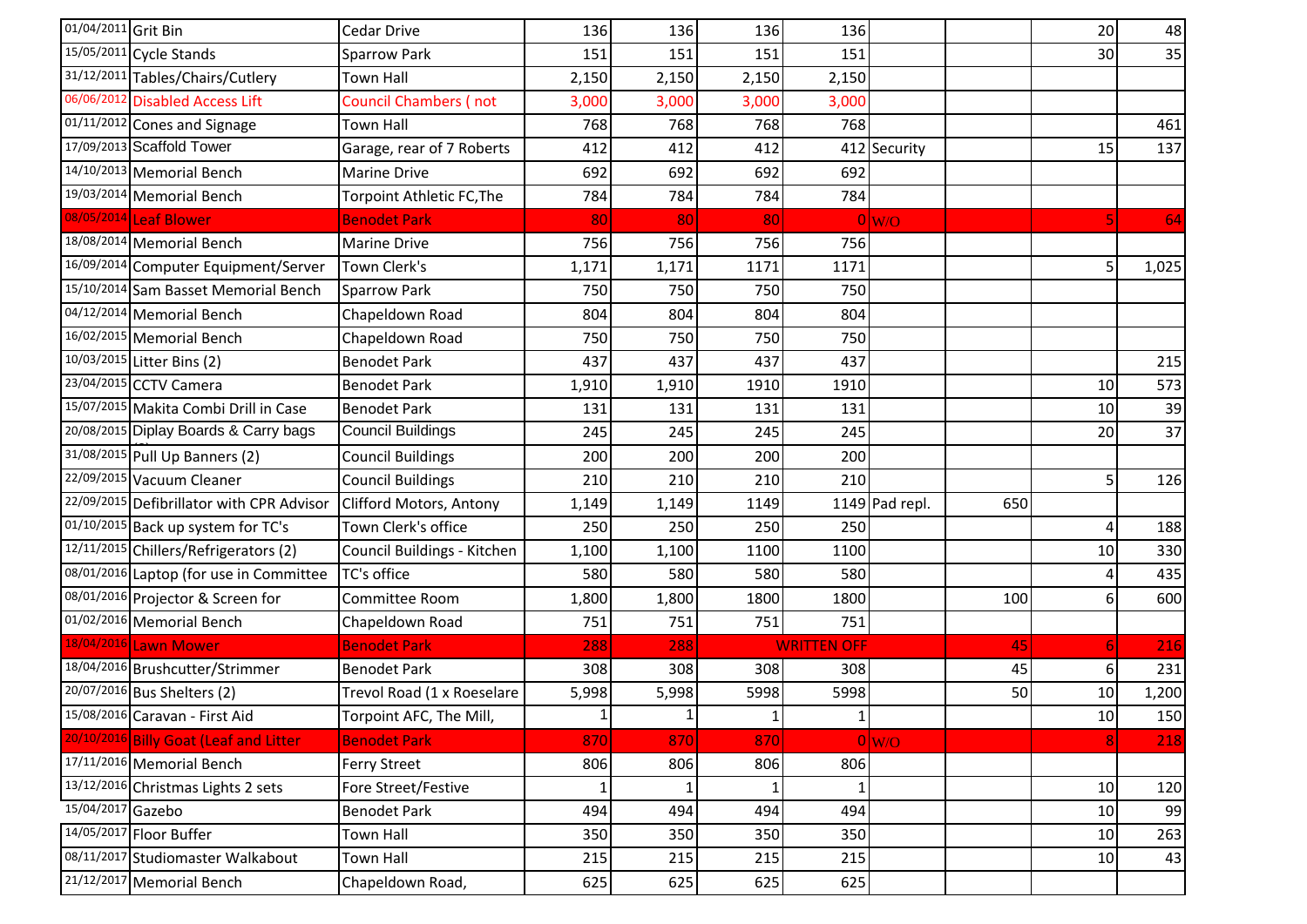|                     | 08/01/2018 Computer                        | RFO Office                         | 469   | 469    | 469   | 469   |  | 4  |     |
|---------------------|--------------------------------------------|------------------------------------|-------|--------|-------|-------|--|----|-----|
|                     | 15/02/2018 Bus Shelter                     | Harvey Street                      | 2,724 | 2,724  | 2724  | 2724  |  | 10 | 272 |
|                     | 15/02/2018 Bus Shelter                     | Goad Avenue                        | 2,500 | 2,500  | 2500  | 2500  |  | 10 | 250 |
|                     | 05/03/2018 5 x Double radio packs c/w 10   | <b>Town Hall</b>                   | 1,000 | 1,000  | 1000  | 1000  |  | 8  | 125 |
|                     | 16/03/2018 Memorial Bench - Cattermole     | Marine Drive, Torpoint             | 786   | 786    | 786   | 786   |  |    |     |
|                     | 16/03/2018 Memorial Bench - Creek          | Chapeldown Road,                   | 800   | 800    | 800   | 800   |  |    |     |
|                     | 16/03/2018 Council Bench                   | St John Ambulance Hall,            | 689   | 689    | 689   | 689   |  |    |     |
|                     | 28/03/2018 Refreshment Cooler              | Town Hall                          | 480   | 480    | 480   | 480   |  | 10 | 48  |
|                     | 28/03/2018 Glass Washer                    | <b>Town Hall</b>                   | 866   | 866    | 866   | 866   |  | 10 | 87  |
|                     | 10/06/2018 Computer and accessories        | <b>Administration Assistants</b>   |       | 762    | 762   | 762   |  |    |     |
|                     | 10/06/2018 Husqvarna 525RXT 25cc           | <b>Benodet Park</b>                |       | 315    | 315   | 315   |  |    |     |
|                     | 10/06/2018 Husqvarna 525RXT 25cc           | <b>Benodet Park</b>                |       | 315    | 315   | 315   |  |    |     |
|                     | 21/06/2018 Bus Shelter                     | Goad Avenue (Junc Trevol           |       | 2,500  | 2500  | 2500  |  |    |     |
|                     | 11/07/2018 Body Camera                     | Caretaker/Town Hall                |       | 143    | 143   | 143   |  |    |     |
|                     | 08/08/2018 Skymaster Ladder                | <b>Town Hall</b>                   |       | 215    | 215   | 215   |  |    |     |
|                     | 23/08/2018 Bus Shelter                     | Site of former Bus Depot,          |       | 4,278  | 4278  | 4278  |  |    |     |
| 18/10/2018 Salt Bin |                                            | North Hill, North Road             |       | 188    | 188   | 188   |  |    |     |
| 21/12/2018 Freezer  |                                            | Kitchen, Buller Road               |       | 166    | 166   | 166   |  |    |     |
|                     | 01/03/2019 Books (Loaned from Cornwall     | Library, Fore Street, Torpoint (CC |       | 70,200 | 70200 | 70200 |  |    |     |
|                     | 01/03/2019 It Equip (Loaned from           | Library, Fore Street, Torpoint (CC |       | 32,639 | 32639 | 32639 |  |    |     |
|                     | 01/03/2019 General Equip (Donated by       | Library, Fore Street,              |       | 10,000 | 10000 | 10000 |  |    |     |
|                     | 21/03/2019 Roving Microphone               | Town Hall, Torpoint                |       | 131    | 131   | 131   |  |    |     |
|                     | 23/05/2019 vertical blinds x 2             | Library Torpoint                   |       |        | 334   | 334   |  |    |     |
|                     | 23/05/2019 Refurbish Library various       | Library Torpoint                   |       |        | 31278 | 31278 |  |    |     |
|                     | 23/05/2019 Various Furniture               | Library Torpoint                   |       |        | 3000  | 3000  |  |    |     |
|                     | 23/05/2019 TV 55" & wall bracket           | Library Torpoint                   |       |        | 399   | 399   |  |    |     |
|                     | 28/05/2019 water heater kitchen            | Library Torpoint                   |       |        | 426   | 426   |  |    |     |
|                     | 28/05/2019 water heater café               | Library Torpoint                   |       |        | 696   | 696   |  |    |     |
|                     | 25/04/2019 Stihl Pressure Washer           | Benodet                            |       |        | 208   | 208   |  |    |     |
|                     | 03/06/2019 Weibang mower petrol            | benodet                            |       |        | 308   | 308   |  |    |     |
| 26/06/2019 Fencing  |                                            | Library Torpoint                   |       |        | 300   | 300   |  |    |     |
|                     | 03/06/2019 Archives sign                   | Library Torpoint                   |       |        | 90    | 90    |  |    |     |
|                     | 20/06/2019 vacuum cleaner                  | Library Torpoint                   |       |        | 66    | 66    |  |    |     |
|                     | 28/06/2019 19" rack, router, switch, patch | Library Torpoint                   |       |        | 575   | 575   |  |    |     |
|                     | 28/06/2019 network file server             | Library Torpoint                   |       |        | 193   | 193   |  |    |     |
| 28/06/2019 Printer  |                                            | Library Torpoint                   |       |        | 195   | 195   |  |    |     |
|                     | 19/07/2019 Chair trolley                   | council chambers                   |       |        | 155   | 155   |  |    |     |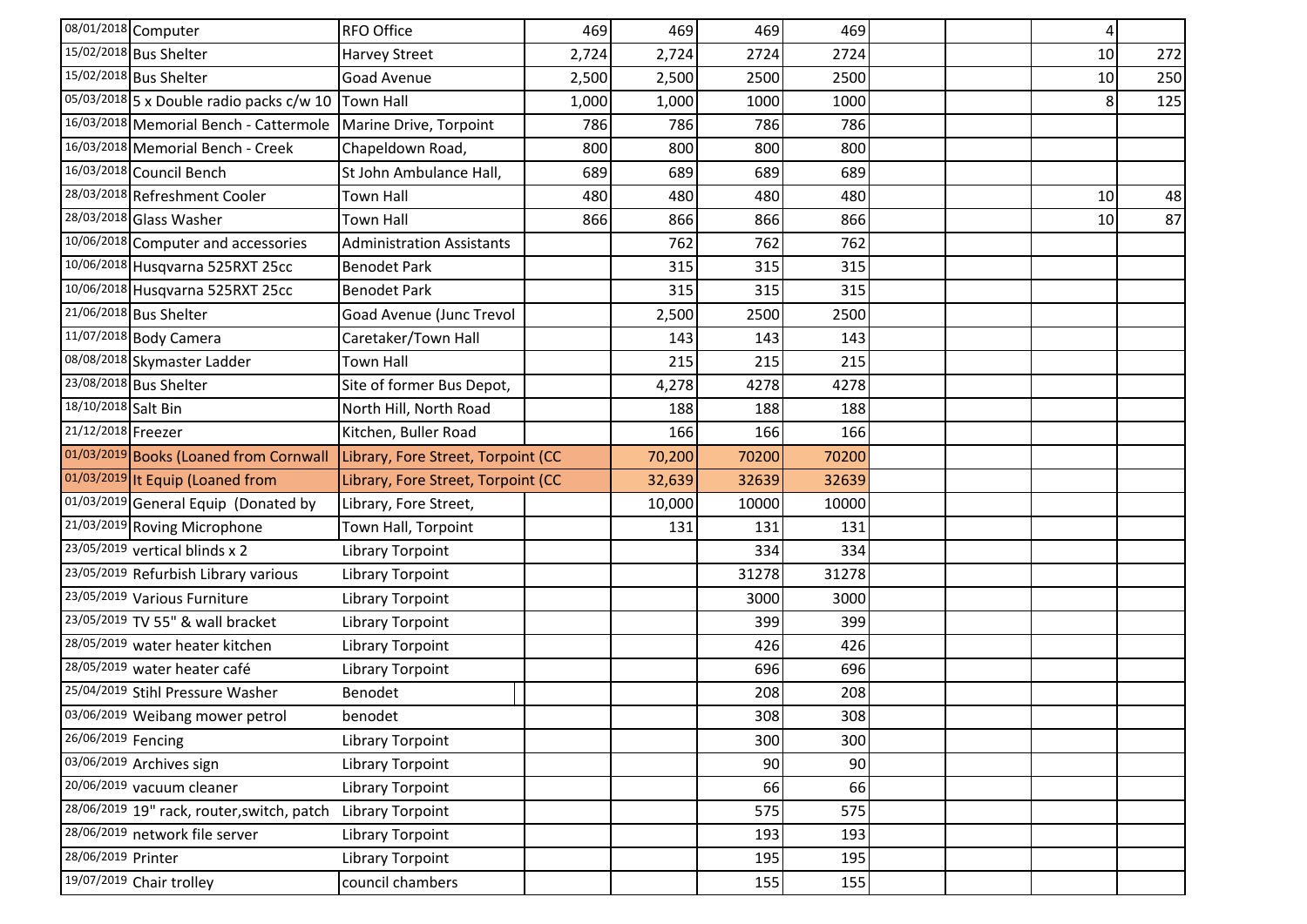| 19/07/2019 Microphone Stand                           | <b>Council Chambers</b> | 31   | 31     |  |  |
|-------------------------------------------------------|-------------------------|------|--------|--|--|
| $25/07/2019$ Diversion signs x 2                      | <b>Council Chambers</b> | 98   | 98     |  |  |
| 29/07/2019 Intruder Alarm                             | Library Torpoint        | 575  | 575    |  |  |
| 16/08/2019 Kissing Gate                               | Horson Field Torpoint   | 342  | 342    |  |  |
| 02/09/2019 Granite memorial                           | <b>Eliot Square</b>     | 7386 | 7386   |  |  |
| 05/09/2019 Water Heater                               | Benodet tea Hut         | 110  | 110    |  |  |
| 17/10/2019 CCTV camera & HD DVR                       | benodet replacement     | 314  | 314    |  |  |
| 10/11/2019 Monument rails                             | <b>Eliot Square</b>     | 1280 | 1280   |  |  |
| 22/11/2019 Memorial bench - Miller                    | Chapledown Road         | 807  | 807    |  |  |
| 22/11/2019 Memorial bench - Lakeman                   | Chapledown Road         | 807  | 807    |  |  |
| 22/11/2019 Bench (no plaque)                          | Chapledown Road         | 756  | 756    |  |  |
| 20/12/2019 2 x 1.2m Artifical Xmas Tree               | <b>Council Chambers</b> | 142  | 142    |  |  |
| 20/12/2019 Badgy Card Printer                         | Council chambers        | 200  | 200    |  |  |
| 17/01/2020 tall tambour cupboard                      | <b>Council Chambers</b> | 65   | 65     |  |  |
| 17/01/2020 Under pedestel drawer unit                 | <b>Council Chambers</b> | 30   | 30     |  |  |
| 17/01/2020 Whiteboard                                 | <b>Council Chambers</b> | 12   | 12     |  |  |
| 24/02/2020 Memorial Bench - Halliday                  | Marine Drive, Torpoint  | 747  | 747    |  |  |
| ####### NHS Flag                                      | council chambers        |      | 62.50  |  |  |
| ####### Memorial Bench - Lions Bench Chapeldown Road  |                         |      | 450.00 |  |  |
| ####### Surface Temperature Probe                     | chambers                |      | 33.02  |  |  |
| ####### Plastic PPE Screen                            | Library                 |      | 134.07 |  |  |
| ####### Litter Picker Grab                            | Benodet                 |      | 10.12  |  |  |
| ####### Makita Cordless Sander                        | Chambers                |      | 99.92  |  |  |
| ####### Cordless Phone                                | Chambers                |      | 43.12  |  |  |
| ####### Concrete Plinth                               | Chapledown Road         |      | 286.00 |  |  |
| #######   Web Camera - TC & RFO                       | chambers                |      | 22.48  |  |  |
| ####### 40mm Laminated padlock x3                     | fore street             |      | 11.24  |  |  |
| ######## 40mm Laminated padlock x3                    | fore street             |      | 11.24  |  |  |
| welded chain x 42mm BZP<br>#######                    | fore street             |      | 5.16   |  |  |
| ########   Welded Chain 42mm                          | fore street             |      | 5.16   |  |  |
| ####### Welded Chain 42mm                             | fore street             |      | 5.16   |  |  |
| ####### Welded Chain 42mm                             | fore street             |      | 5.16   |  |  |
| ########   Welded Chain 42mm                          | fore street             |      | 5.16   |  |  |
| #######   Welded Chain 42mm                           | fore street             |      | 5.16   |  |  |
| ########   Welded Chain 42mm                          | fore street             |      | 5.16   |  |  |
| ####### Welded Chain 42mm                             | fore street             |      | 5.16   |  |  |
| ####### Hand Sanitiser Stations x 7                   | fore street             |      | 724.78 |  |  |
| ####### Social Distancing Stencils x 2                | chambers                |      | 170.00 |  |  |
| #######   WW1 bench seat c/w feet Blac Harvey Street  |                         |      | 896.00 |  |  |
| ####### Stainless steel plaque 120x 80n Harvey Street |                         |      | 49.00  |  |  |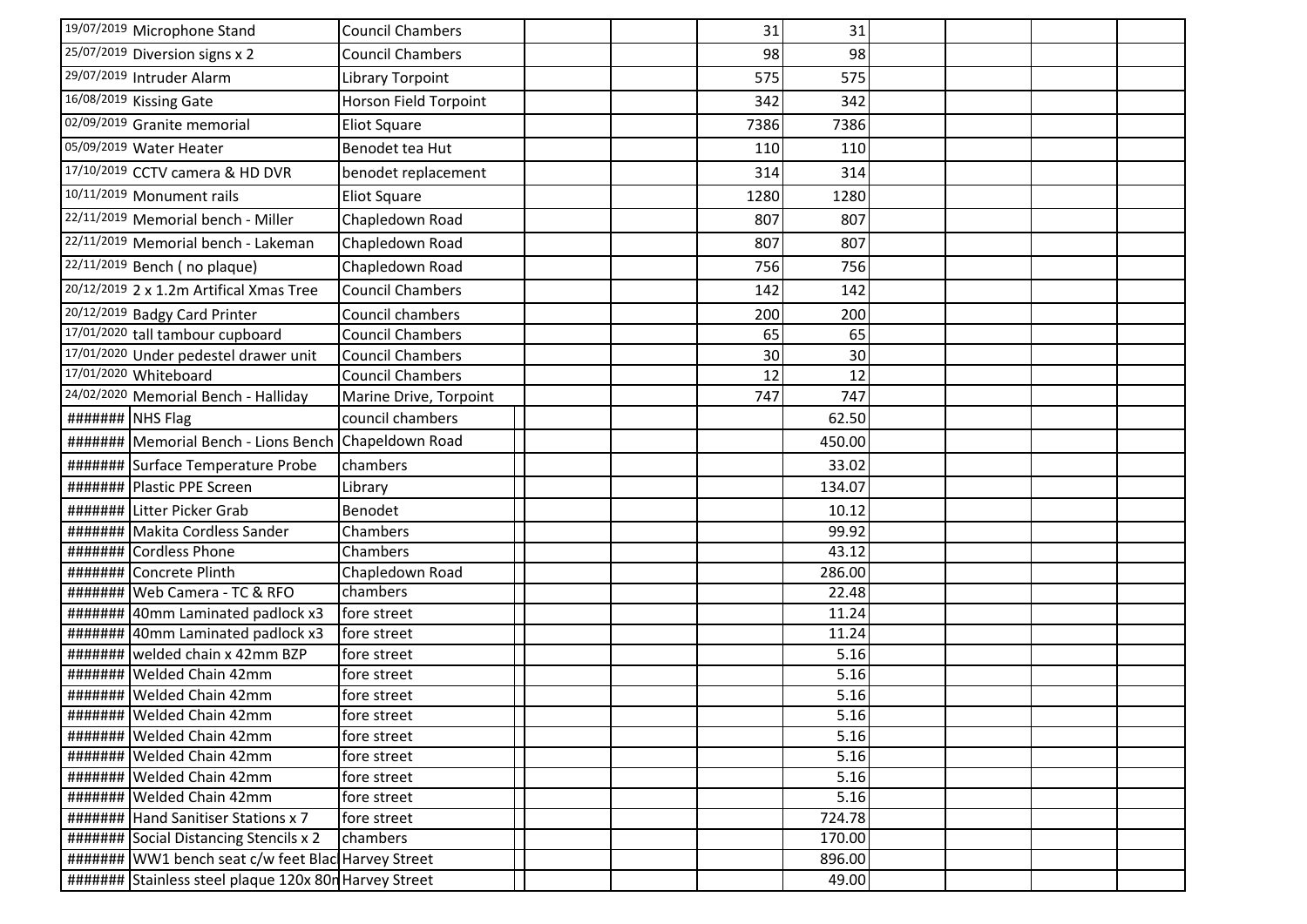|                  | ####### Artificial Grass - Library                                   | Library         |  | 468.38  |  |  |
|------------------|----------------------------------------------------------------------|-----------------|--|---------|--|--|
|                  | #######   Wooden construction - Library                              | Library         |  | 195.02  |  |  |
|                  | ####### Lions Bench Plaque                                           | Chapeldown Road |  | 40.00   |  |  |
|                  | ####### Branch Loppers                                               | Benodet         |  | 24.15   |  |  |
|                  | ####### Secateurs                                                    | Benodet         |  | 13.74   |  |  |
|                  | ######## Mutec Power USB cable male to chambers                      |                 |  | 15.82   |  |  |
|                  | #######   Walsall Wheelbarrow                                        | Benodet         |  | 33.33   |  |  |
|                  | ####### Avaya Telephone System                                       | chambers        |  | 3440.00 |  |  |
|                  | ####### Memorial Bench - Howe                                        | Chapeldown Road |  | 747.00  |  |  |
|                  | ####### Body Camera                                                  | Benodet         |  | 195.21  |  |  |
|                  | ####### Fuel Jerry Can                                               | Benodet         |  | 19.98   |  |  |
|                  | ####### Library Play Shed                                            | Library         |  | 386.66  |  |  |
|                  | ####### Cafe Items                                                   | library         |  | 844.24  |  |  |
|                  | ####### Dyson Vacuum Cleaner                                         | chambers        |  | 374.16  |  |  |
|                  | ####### Baby Changing Unit                                           | Chambers        |  | 94.99   |  |  |
|                  | ####### Petrol Leaf Blower                                           | Benodet         |  | 30.00   |  |  |
|                  | ####### Electric Garden Waste shredde Benodet                        |                 |  | 25.00   |  |  |
|                  | #######   Wooden Planters                                            | Harvey Street   |  | 834.00  |  |  |
|                  | ####### Laptop for TC & RFO                                          | Chambers        |  | 580.00  |  |  |
|                  | ####### Christmas Tree Lights                                        | Chambers        |  | 243.00  |  |  |
| ####### Grit Bin |                                                                      | Benodet         |  | 224.00  |  |  |
|                  | ####### NHS Christmas Light                                          | Chambers        |  | 120.00  |  |  |
|                  | ####### Samsung Tablet 8"                                            | Benodet         |  | 225.00  |  |  |
|                  | ######## Samsung Tablet 8"                                           | Benodet         |  | 225.00  |  |  |
|                  | ####### Samsung Tablet                                               | Benodet         |  | 225.00  |  |  |
|                  | ####### Tennis Court Posts                                           | tennis courts   |  | 182.49  |  |  |
|                  | ####### Tennis Court Posts                                           | tennis courts   |  | 182.49  |  |  |
| #######          | Tennis Court Net                                                     | tennis courts   |  | 115.83  |  |  |
| #######          | <b>Tennis Court Net</b>                                              | tennis courts   |  | 115.83  |  |  |
|                  | ####### Lap top - Ops Manager                                        | chambers        |  | 745.00  |  |  |
|                  | ####### Tablet Case Robust                                           | benodet         |  | 18.83   |  |  |
|                  | ####### Tablet Case Robust                                           | Benodet         |  | 18.83   |  |  |
|                  | #######   WWII Memorial Bench - Pearce Harvey Hill                   |                 |  | 952.00  |  |  |
|                  | ####### EVC Car Charging Point                                       | Benodet         |  | 910.00  |  |  |
|                  | ####### Ergonomic Keyboard and mouschambers                          |                 |  | 49.99   |  |  |
|                  | $\frac{+}{+}$ $\frac{+}{+}$ $\frac{+}{+}$ $\frac{+}{+}$ Laptop stand | chambers        |  | 14.99   |  |  |
|                  | ####### Laptop Stand                                                 | Chambers        |  | 15.99   |  |  |
|                  | ######## Ergonomic wireless mouse                                    | library         |  | 9.88    |  |  |
|                  | ####### Bosch Cordless Vacuum Cleane library                         |                 |  | 132.50  |  |  |
|                  | ####### Samsung Galaxy Phone                                         | Mobile          |  | 20.00   |  |  |
|                  | ####### Makita Drill DHP482RTWJ                                      | chambers        |  | 165.79  |  |  |
|                  | ####### Mountfield Ride On Mower                                     | Benodet         |  | 1249.17 |  |  |